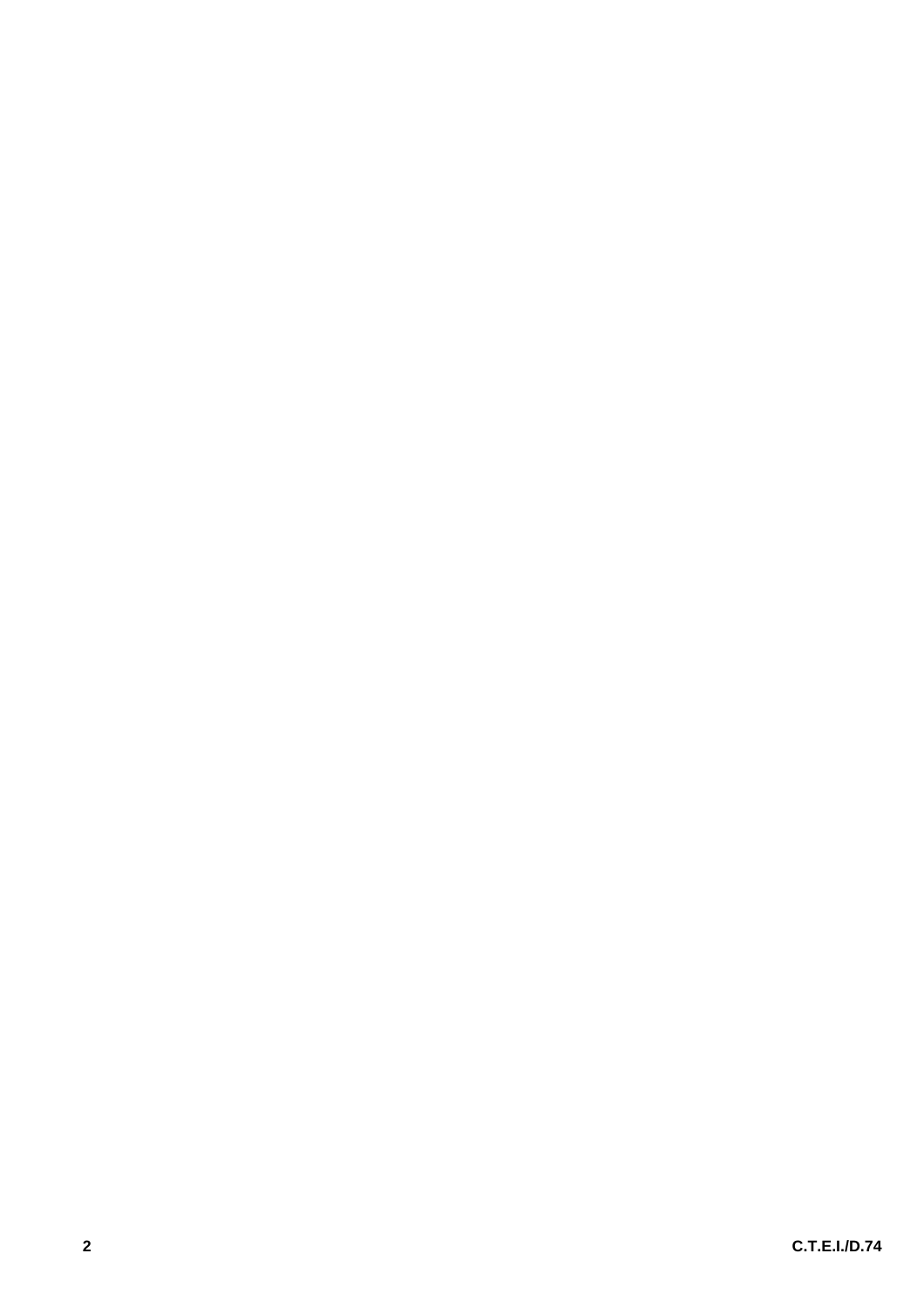**session, Genève, juin 2015**

| COMMITTEE ON THE TRANSITION FROM THE INFORMAL TO THE<br><b>FORMAL ECONOMY</b>            | Paragraph  |    |  |
|------------------------------------------------------------------------------------------|------------|----|--|
| COMMISSION SUR LA TRANSITION DE L'ECONOMIE                                               | Paragraphe | 34 |  |
| INFORMELLE À L'ECONOMIE FORMELLE<br>COMISION SOBRE LA TRANSICION DE LA ECONOMIA INFORMAL | Párrafo    |    |  |
| A LA ECONOMIA FORMAL                                                                     |            |    |  |

--------------

--------------

**Amendment submitted by the Worker members Amendement proposé par les membres travailleurs Enmienda presentada por los miembros trabajadores**

*Delete* ", according to national practice,".

*Supprimer* ", conformément à la pratique nationale,".

*Suprímase* ", de acuerdo con la práctica nacional,".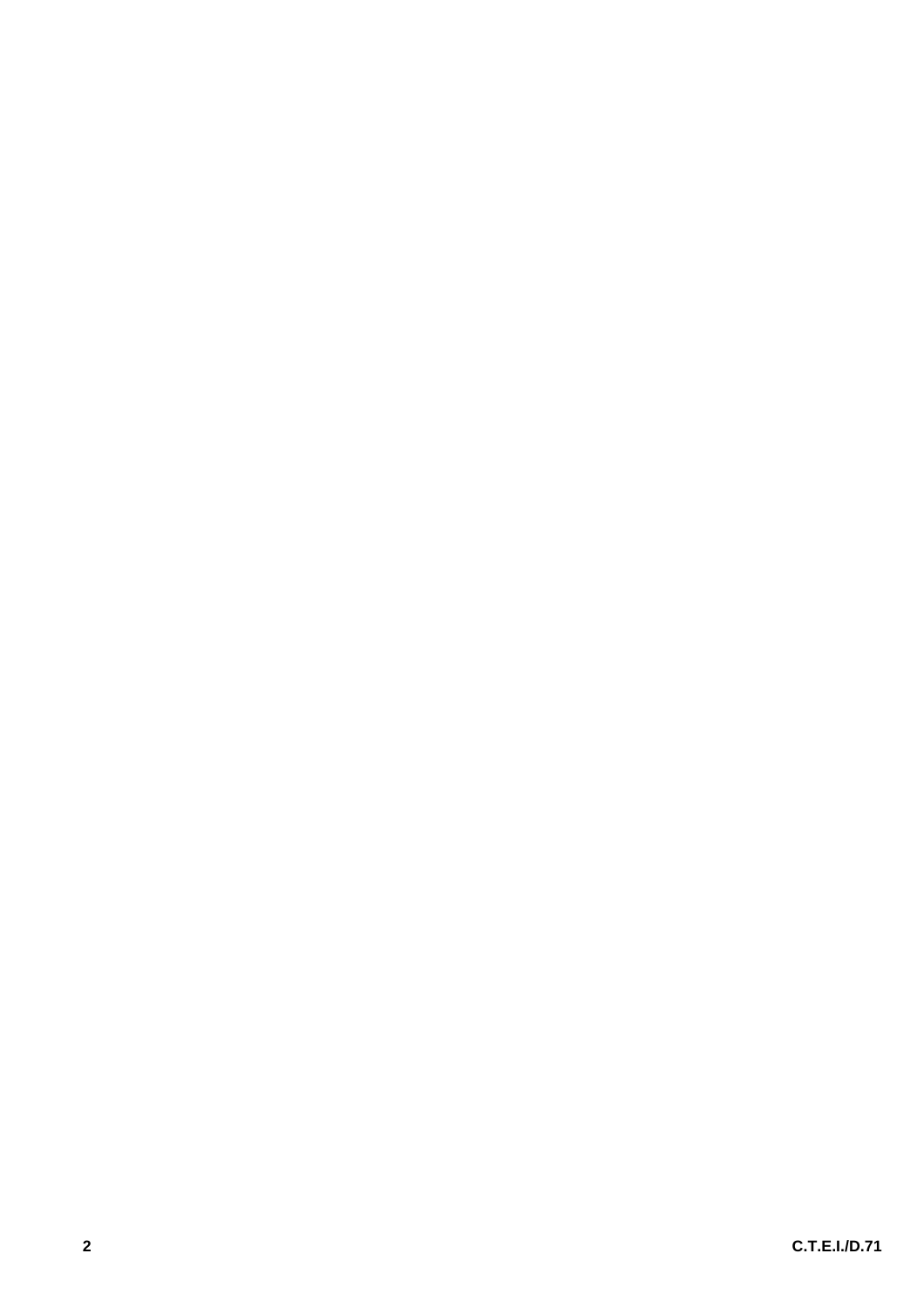| COMMITTEE ON THE TRANSITION FROM THE INFORMAL TO THE<br><b>FORMAL ECONOMY</b>  | Clause   |       |
|--------------------------------------------------------------------------------|----------|-------|
| COMMISSION SUR LA TRANSITION DE L'ECONOMIE<br>INFORMELLE À L'ECONOMIE FORMELLE | Alinéa   | 36(a) |
| COMISION SOBRE LA TRANSICION DE LA ECONOMIA INFORMAL<br>A LA ECONOMIA FORMAL   | Apartado |       |

**Amendment submitted by the following Government members: Amendement proposé par les membres gouvernementaux suivants: Enmienda presentada por los miembros gubernamentales siguientes:**

Algérie (Algeria)

*Delete* "where possible and as appropriate,".

*Supprimer* "chaque fois que possible et en tant que de besoin,".

--------------

--------------

*Suprímase* "cuando sea posible y procedente,".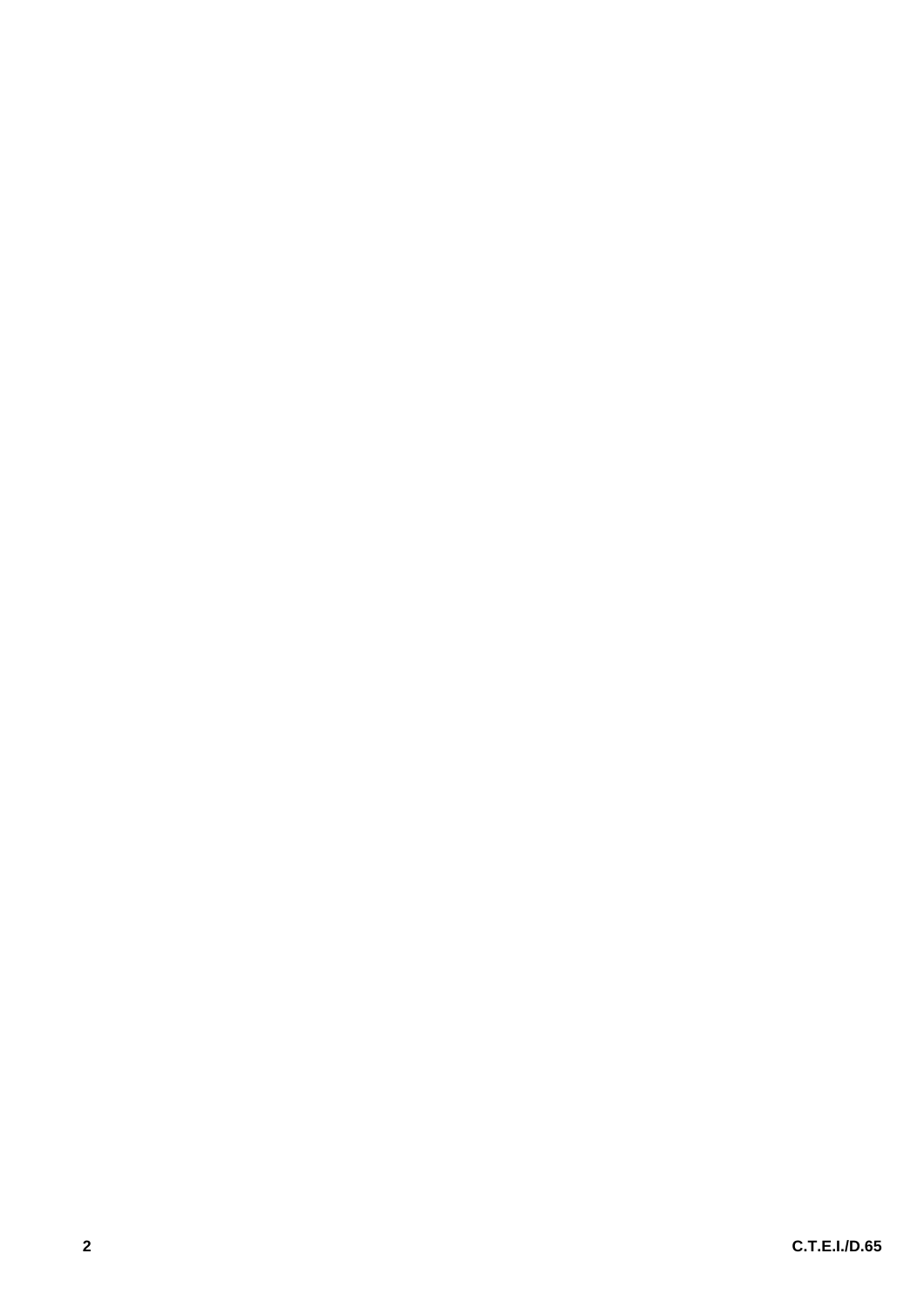| INTERNATIONAL LABOUR CONFERENCE       | 104th Session, Geneva, June 2015            |
|---------------------------------------|---------------------------------------------|
| CONFÉRENCE INTERNATIONALE DU TRAVAIL  | 104 <sup>e</sup> session, Genève, juin 2015 |
| CONFERENCIA INTERNACIONAL DEL TRABAJO | 104.ª reunión, Ginebra, junio de 2015       |
|                                       |                                             |

| COMMITTEE ON THE TRANSITION FROM THE INFORMAL TO THE | Clause   |        |
|------------------------------------------------------|----------|--------|
| <b>FORMAL ECONOMY</b>                                |          |        |
| COMMISSION SUR LA TRANSITION DE L'ECONOMIE           | Alinéa   | 36 (a) |
| INFORMELLE À L'ECONOMIE FORMELLE                     |          |        |
| COMISION SOBRE LA TRANSICION DE LA ECONOMIA INFORMAL | Apartado |        |
| A LA ECONOMIA FORMAL                                 |          |        |

**Amendment submitted by the Employer members Amendement proposé par les membres employeurs Enmienda presentada por los miembros empleadores**

> In the third line, at the end of the clause, *insert* ", including the number of informal economic units, the number of workers employed and their sectors".

> > --------------

A la fin de l'alinéa, *ajouter* ", notamment le nombre des unités économiques informelles, des travailleurs qu'elles emploient et les secteurs où elles opèrent".

--------------

Al final del apartado, después de "economía informal", *insértese* ", incluidos el número de unidades económicas informales, el número de trabajadores que emplean y los sectores en que operan".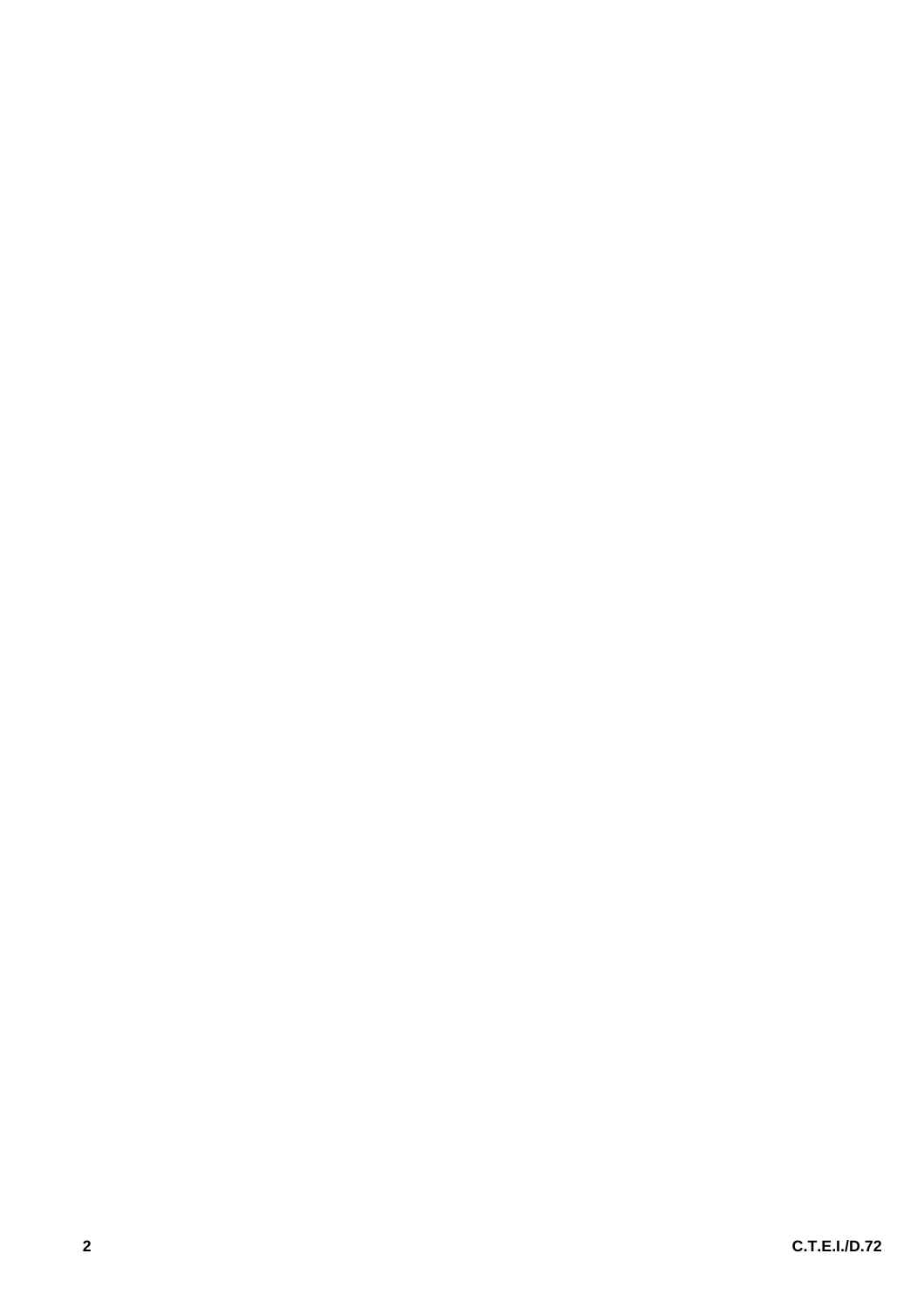Apartado

| INTERNATIONAL LABOUR CONFERENCE<br>CONFÉRENCE INTERNATIONALE DU TRAVAIL<br>CONFERENCIA INTERNACIONAL DEL TRABAJO | 104th Session, Geneva, June 2015<br>104° session, Genève, juin 2015<br>104.ª reunión, Ginebra, junio de 2015 |       |  |
|------------------------------------------------------------------------------------------------------------------|--------------------------------------------------------------------------------------------------------------|-------|--|
| COMMITTEE ON THE TRANSITION FROM THE INFORMAL TO THE                                                             | Clause                                                                                                       |       |  |
| <b>FORMAL ECONOMY</b>                                                                                            |                                                                                                              |       |  |
| COMMISSION SUR LA TRANSITION DE L'ECONOMIE<br>$H = 25145115$                                                     | Alinéa                                                                                                       | 36(b) |  |

INFORMELLE À L'ECONOMIE FORMELLE COMISION SOBRE LA TRANSICION DE LA ECONOMIA INFORMAL

A LA ECONOMIA FORMAL

**Amendment submitted by the following Government members: Amendement proposé par les membres gouvernementaux suivants: Enmienda presentada por los miembros gubernamentales siguientes:**

Algérie (Algeria)

After "monitor", *insert* "and evaluate the process and".

Après "suivre", *insérer* "et évaluer le processus et".

Después de "hacer un seguimiento", *insértese* "y efectuar una evaluación del proceso y".

--------------

--------------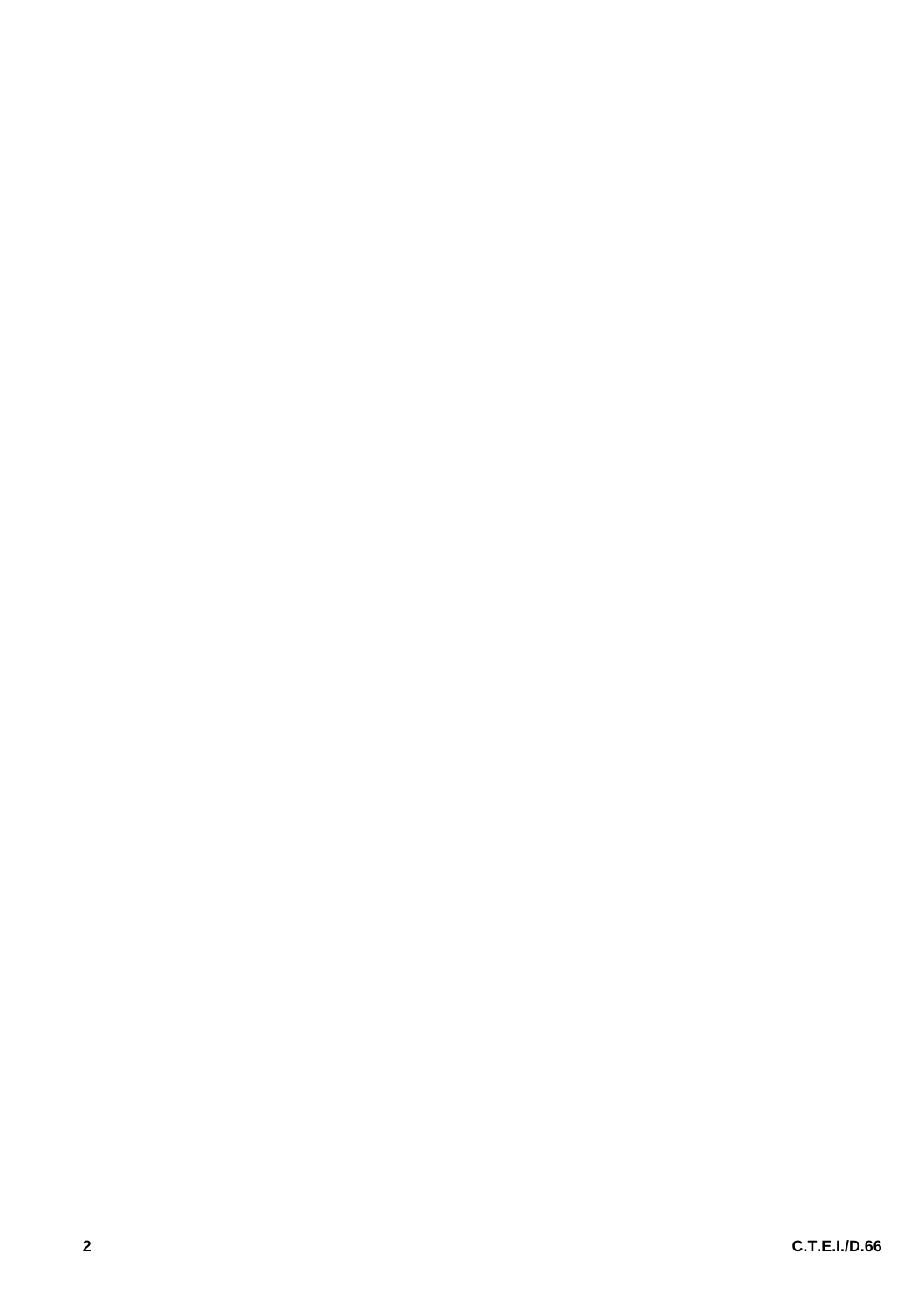INTERNATIONAL LABOUR CONFERENCE **104th Session, Geneva, June 2015** CONFÉRENCE INTERNATIONALE DU TRAVAIL **104 <sup>e</sup> session, Genève, juin 2015** CONFERENCIA INTERNACIONAL DEL TRABAJO **104.ª reunión, Ginebra, junio de 2015** COMMITTEE ON THE TRANSITION FROM THE INFORMAL TO THE Paragraph

FORMAL ECONOMY 37 COMMISSION SUR LA TRANSITION DE L'ECONOMIE INFORMELLE À L'ECONOMIE FORMELLE Paragraphe COMISION SOBRE LA TRANSICION DE LA ECONOMIA INFORMAL A LA ECONOMIA FORMAL Párrafo

**Amendment submitted by the following Government members: Amendement proposé par les membres gouvernementaux suivants: Enmienda presentada por los miembros gubernamentales siguientes:**

Canada (Canada), Etats-Unis (United States), Nouvelle-Zélande (New Zealand), Suisse (Switzerland)

--------------

--------------

*Delete* the rest of the sentence after "International Labour Organization".

Après "Organisation internationale du Travail", *supprimer* la fin du paragraphe.

Después de "Organización Internacional del Trabajo", *suprímase* el resto de la oración.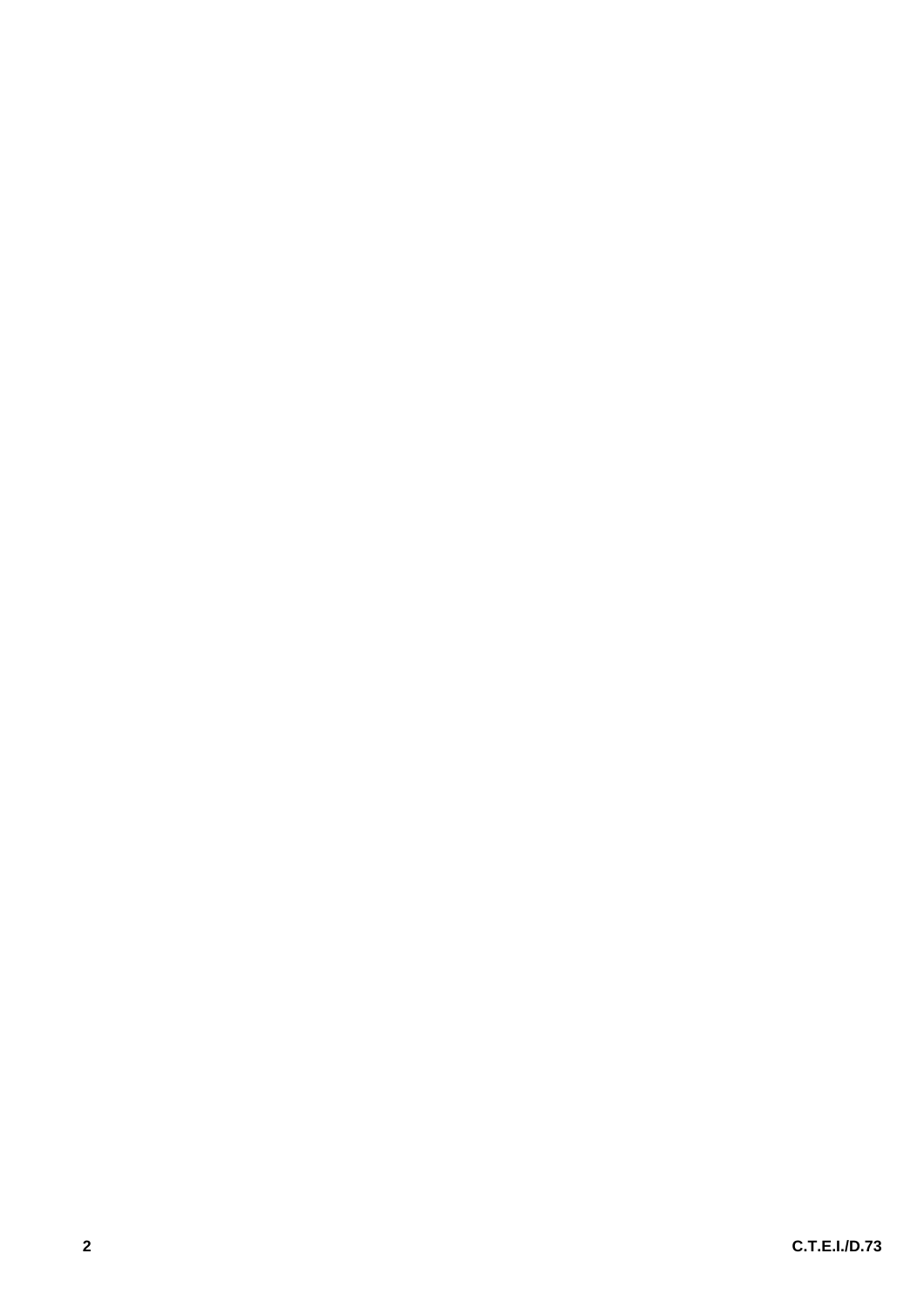| COMMITTEE ON THE TRANSITION FROM THE INFORMAL TO THE<br><b>FORMAL ECONOMY</b>            | Paragraph  |     |
|------------------------------------------------------------------------------------------|------------|-----|
| COMMISSION SUR LA TRANSITION DE L'ECONOMIE                                               | Paragraphe | -37 |
| INFORMELLE À L'ECONOMIE FORMELLE<br>COMISION SOBRE LA TRANSICION DE LA ECONOMIA INFORMAL | Párrafo    |     |
| A LA ECONOMIA FORMAL                                                                     |            |     |

**Amendment submitted by the following Government members: Amendement proposé par les membres gouvernementaux suivants: Enmienda presentada por los miembros gubernamentales siguientes:**

République de Corée (Republic of Korea)

At the end of the Paragraph, *add* "and the 19th International Conference of Labour Statisticians in 2013".

A la fin du paragraphe, *ajouter* "et par la dix-neuvième Conférence internationale des statisticiens du travail en 2013".

--------------

--------------

Al final del párrafo, *añádase* "y por la Decimonovena Conferencia Internacional de Estadísticos del Trabajo en 2013".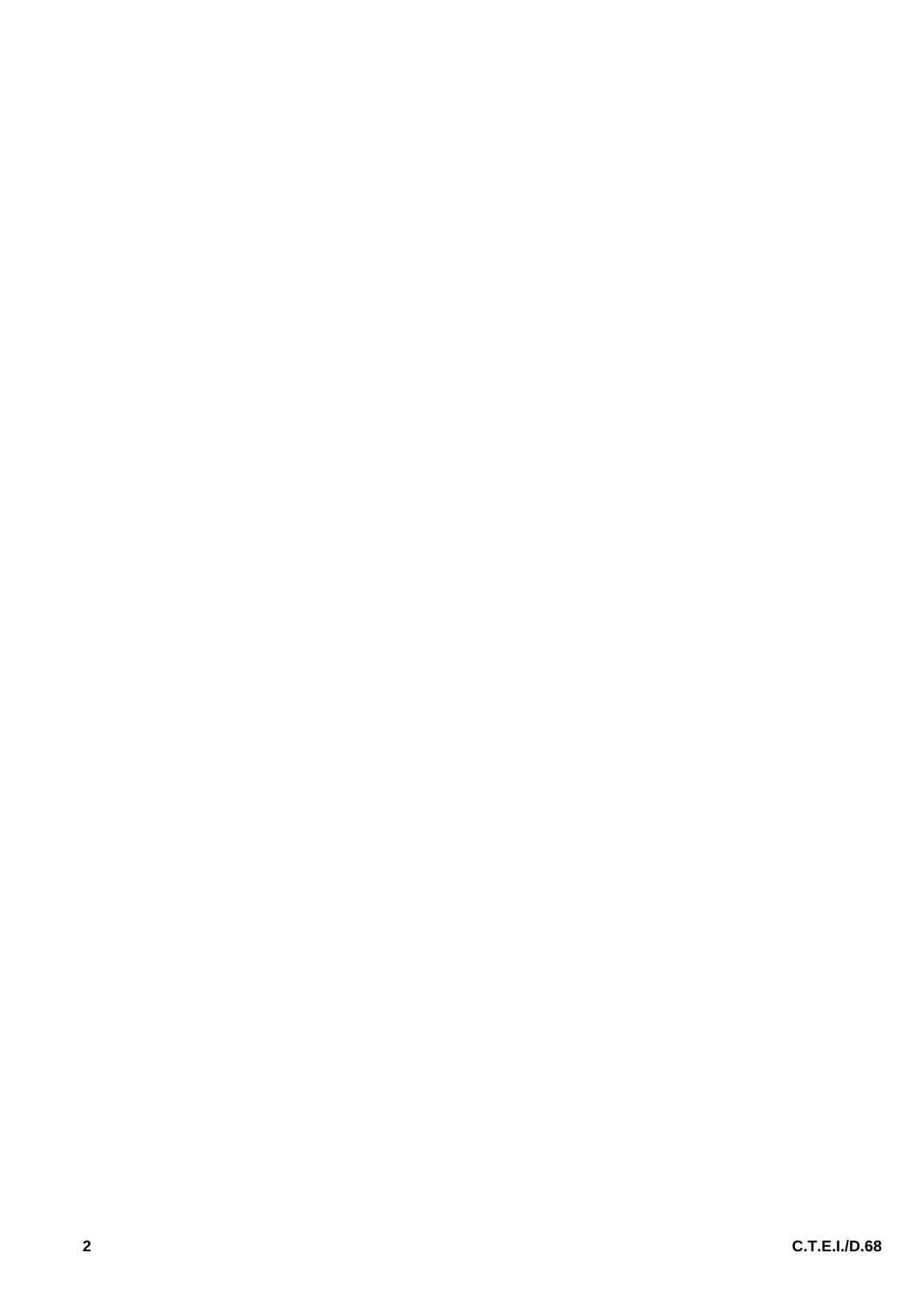**session, Genève, juin 2015**

| COMMITTEE ON THE TRANSITION FROM THE INFORMAL TO THE<br><b>FORMAL ECONOMY</b>  | Paragraph  |     |  |
|--------------------------------------------------------------------------------|------------|-----|--|
| COMMISSION SUR LA TRANSITION DE L'ECONOMIE<br>INFORMELLE À L'ECONOMIE FORMELLE | Paragraphe | .38 |  |
| COMISION SOBRE LA TRANSICION DE LA ECONOMIA INFORMAL<br>A LA ECONOMIA FORMAL   | Párrafo    |     |  |

--------------

--------------

**Amendment submitted by the Worker members Amendement proposé par les membres travailleurs Enmienda presentada por los miembros trabajadores**

*Delete* ", according to national practice,".

*Supprimer* ", conformément à la pratique nationale,".

*Suprímase* ", de acuerdo con la práctica nacional,".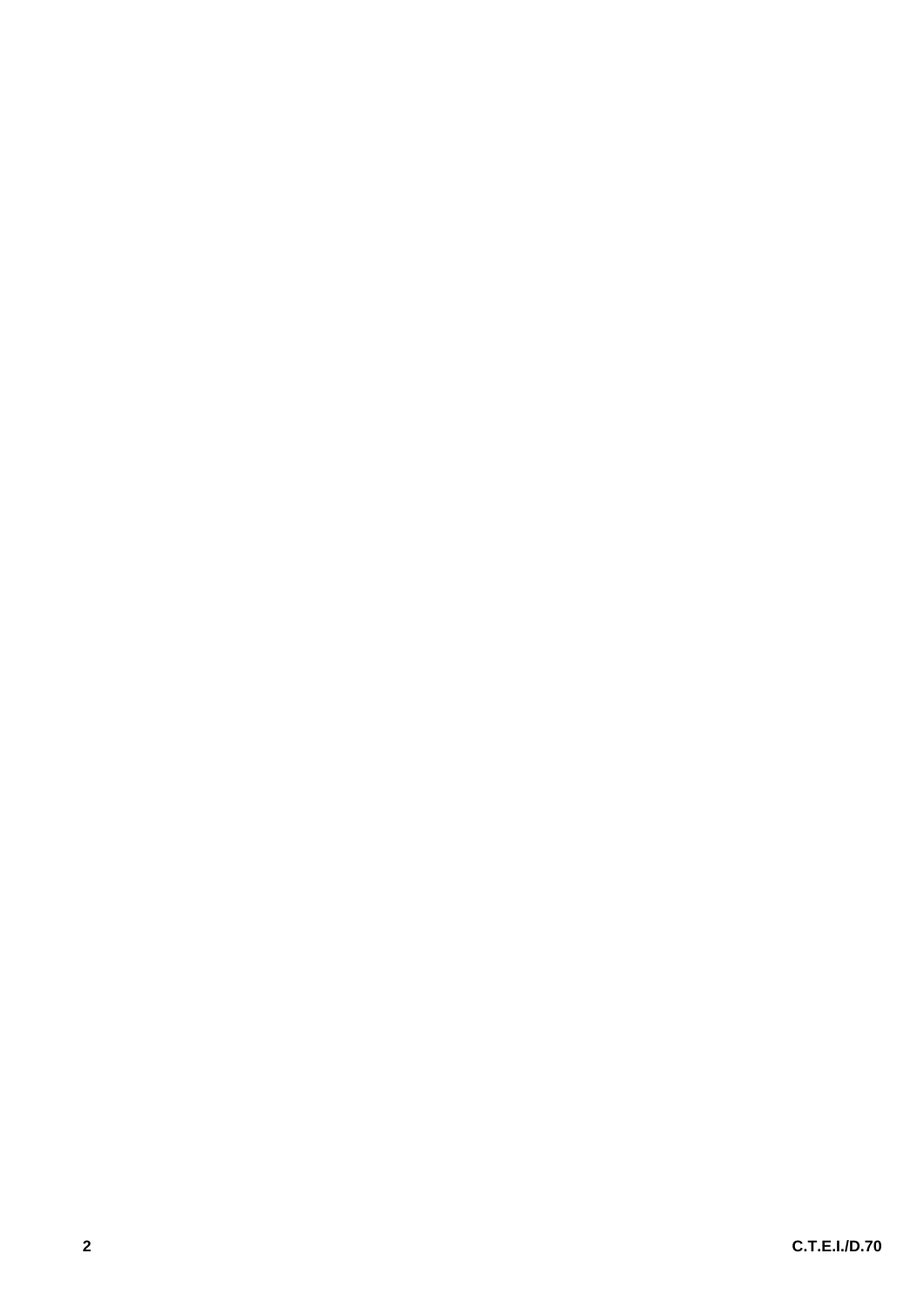**session, Genève, juin 2015**

| COMMITTEE ON THE TRANSITION FROM THE INFORMAL TO THE                      | After Clause   |       |
|---------------------------------------------------------------------------|----------------|-------|
| <b>FORMAL ECONOMY</b>                                                     |                |       |
| COMMISSION SUR LA TRANSITION DE L'ECONOMIE                                | Après l'alinéa | 38(d) |
| INFORMELLE À L'ECONOMIE FORMELLE                                          |                |       |
| COMISION SOBRE LA TRANSICION DE LA ECONOMIA INFORMAL Después des apartado |                |       |
| A LA ECONOMIA FORMAL                                                      |                |       |

**Amendment submitted by the following Government members: Amendement proposé par les membres gouvernementaux suivants: Enmienda presentada por los miembros gubernamentales siguientes:**

Algérie (Algeria)

*Add* a new clause (e) as follows: "information, prevention and enforcement activities by the labour inspectorate;".

--------------

--------------

*Ajouter* un nouvel alinéa *e)* ainsi libellé: "l'action d'information, de prévention et de contrôle de l'inspection du travail;".

*Añádase* un nuevo apartado *e)* con el texto siguiente: "las actividades de información, prevención y control de la inspección del trabajo;".